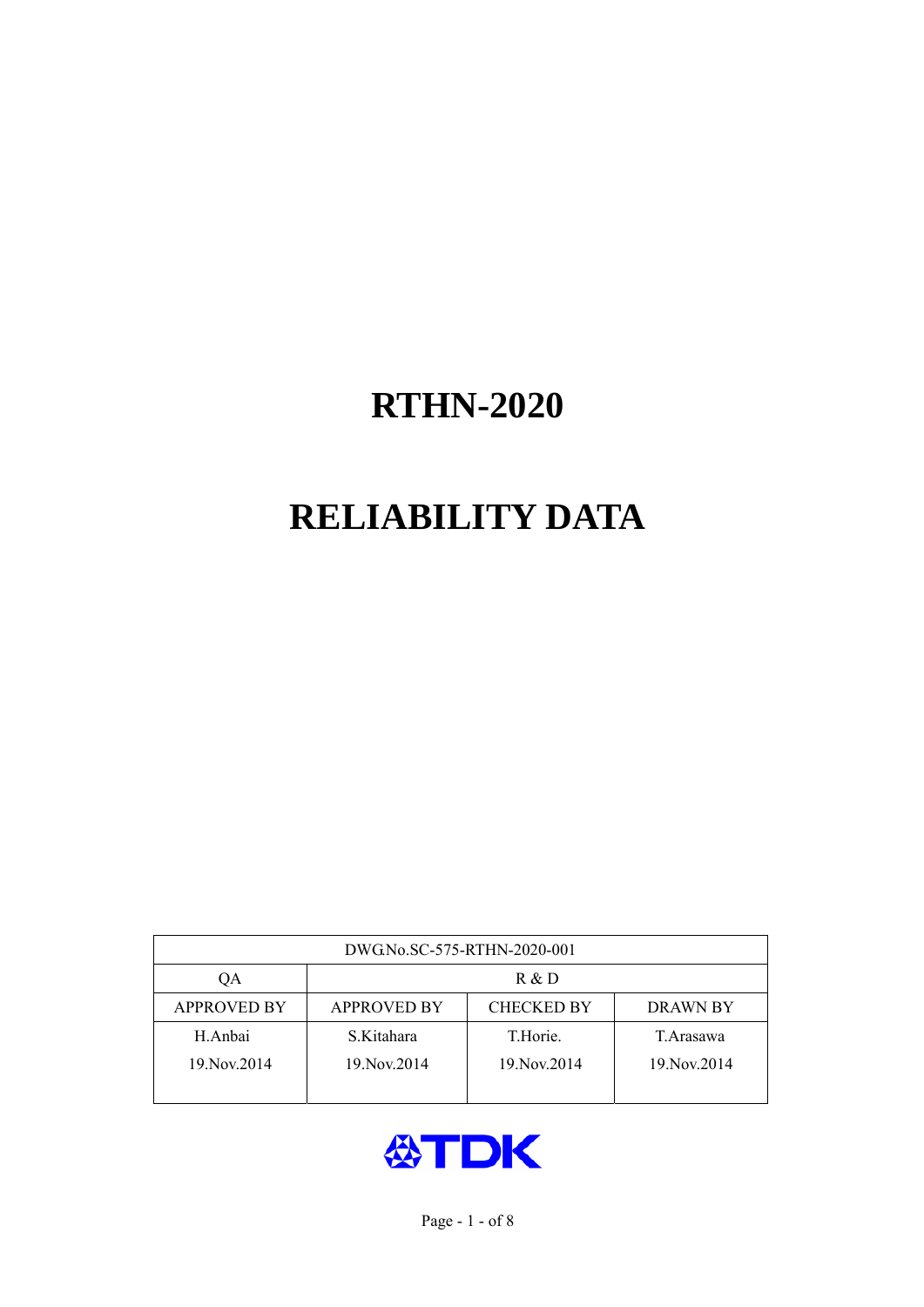#### INDEX

|                                     | Page   |
|-------------------------------------|--------|
| 1. Calculated Values of MTBF        | Page-3 |
| 2. Vibration Test                   | Page-4 |
| 3. Heat Cycle Test                  | Page-5 |
| 4. Humidity Test                    | Page-6 |
| 5. High Temperature Resistance Test | Page-7 |
| 6. Low Temperature Storage Test     | Page-8 |
|                                     |        |

The following data are typical values. As all units have nearly the same characteristics, the data to be considered as ability values.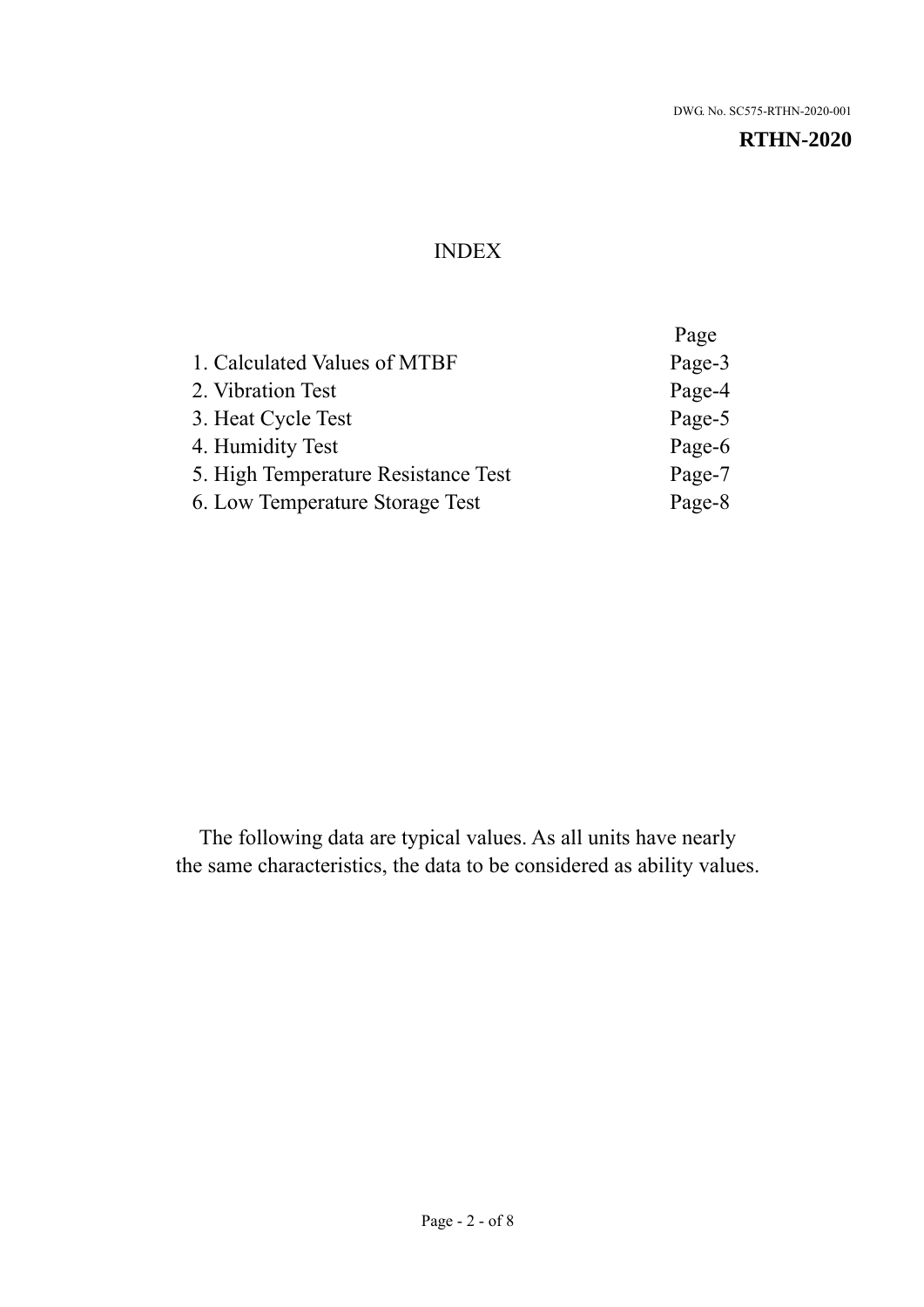1. Calculated Values of MTBF

MODEL:RTHN-2020

(1)Calculating Method

Calculated Based on parts stress Reliability projection of MIL-HDBK-217F NOTICE2.

Individual failure rates  $\lambda$  G is given to each part and MTBF is

Calculated by the count of each part.

$$
MBF = \frac{1}{\lambda_{\text{expip}}} = \frac{1}{\sum_{i=1}^{n} N_i (\lambda_{\text{G}} \pi_Q)_i} \times 10^6 \text{ (hours)}
$$

| $\lambda$ equip | : Total equipment failure rate (Failure $/ 10^6$ Hours)        |
|-----------------|----------------------------------------------------------------|
| $\lambda$ G     | : Generic failure rate for the <i>i</i> th generic part        |
|                 | (Failure/ $10^6$ Hours)                                        |
| Ni              | : Quantity of i th generic part                                |
| N               | : Number of different generic part categories                  |
| $\pi$ Q         | : Generic quality factor for the i th generic part( $\pi$ Q=1) |

### (2)MTBF Values

GF: Ground, Fixed

 $MTBF = 2,160,574$  (Hours)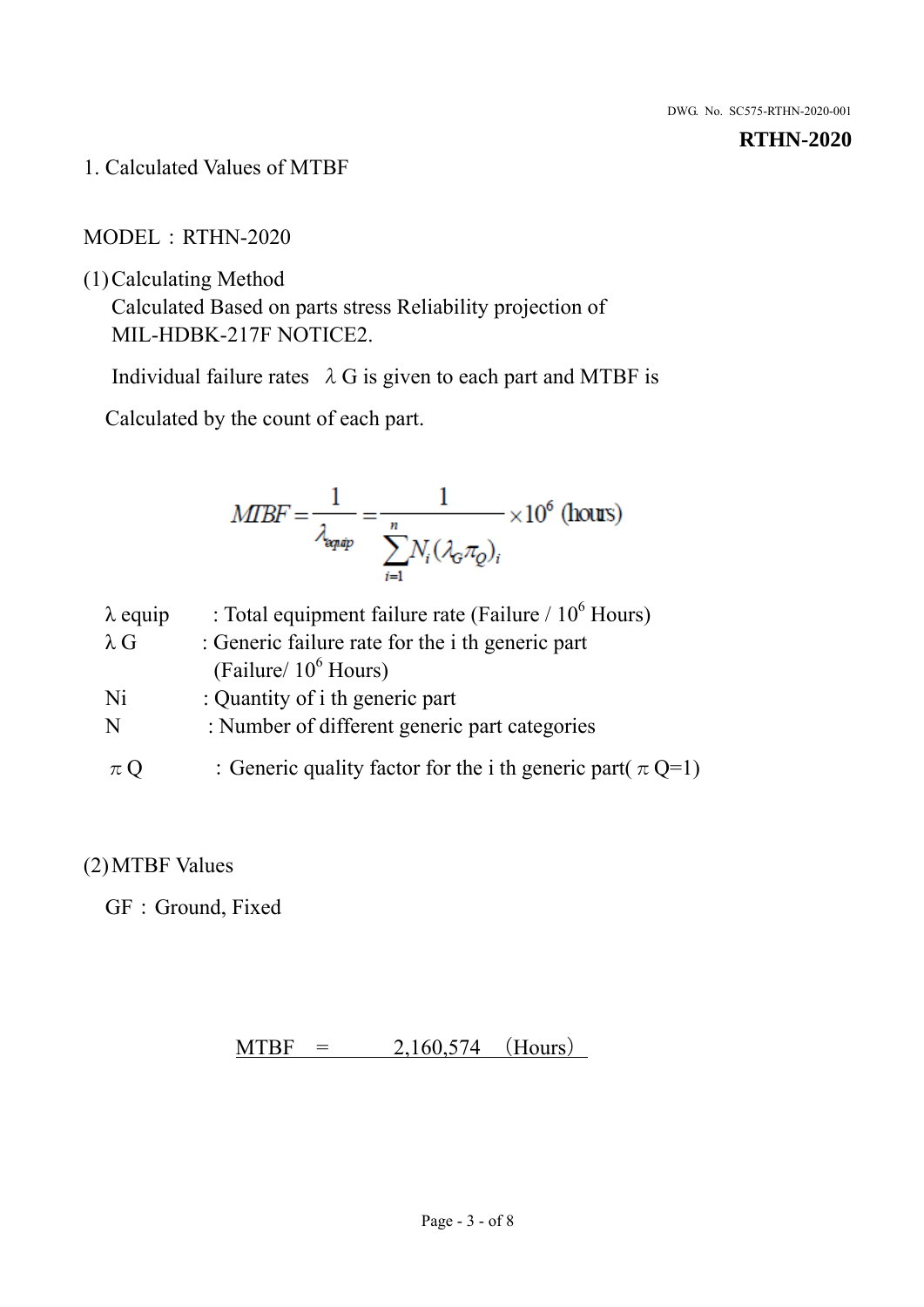#### 2. Vibration Test

#### MODEL: RTHN-2020 (Representation Product : RTHN-5150)

- (1)Vibration Test Class Frequency Variable Endurance Test
- (2)Equipment Used Controller VS-1000-6, Vibrator 905-FN (IMV CORP.)
- (3)The Number of D.U.T (Device Under Test) 2 units
- (4)Test Conditions Frequency : 10~55Hz Amplitude : 0.7mm,Sweep for 1 min. Dimension and times : X,Y and Z Directions for 0.5 hours each.
- (5)The Method Fix the D.U.T on the fitting-stage
- (6)Test Results PASS

| Check item                        | Spec.                            |                   | <b>Before Test</b> | After Test        |
|-----------------------------------|----------------------------------|-------------------|--------------------|-------------------|
| Attenuation(dB)                   | Differential Mode: 25dB min.     | $0.2$ MHz         | 75.15              | 75.10             |
|                                   |                                  | 30 MHz            | 56.05              | 56.05             |
|                                   | Common Mode: 25dB min.           | $0.1$ MHz         | 32.80              | 32.80             |
|                                   |                                  | 10 MHz            | 38.70              | 38.20             |
| Leakage Current (mA)              | 5mA max. (500V, 60Hz)            | Line1             | 2.68               | 2.67              |
|                                   |                                  | Line <sub>2</sub> | 2.68               | 2.67              |
|                                   |                                  | Line3             | 2.69               | 2.68              |
| DC Resistance (m $\Omega$ )       | $6m\Omega$<br>max.               |                   |                    | 2.54              |
| <b>Test Voltage</b>               | $L-L: 2192Vdc$ 60sec.            |                   |                    |                   |
|                                   | $L-E$ : 2500Vac 60sec.           |                   | OK.                | OK                |
| Isolation Resistance( $M\Omega$ ) | $100M\Omega$ min.(500Vdc 60sec.) |                   | $1.0 \times 10^7$  | $1.0 \times 10^7$ |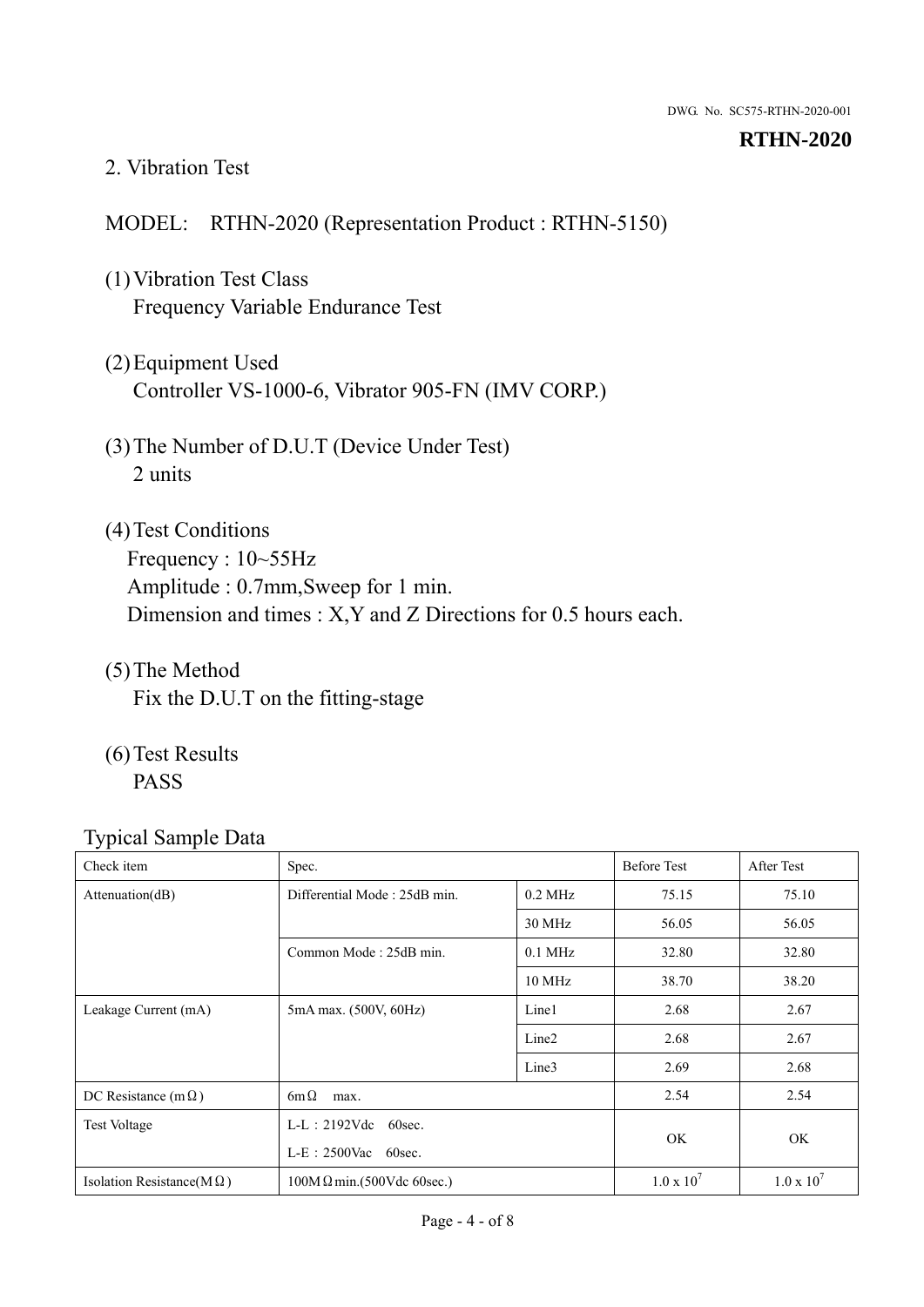# 3. Heat Cycle Test

## MODEL: RTHN-2020 (Representation Product : RTHN-5150)

# (1)Equipment Used TEMPERATURE CHAMBER TSA-71H-W (ESPEC CORP.)

- (2)The Number of D.U.T (Device Under Test) 2 units
- (3)Test Conditions

Ambient Temperature : -25~+85℃ Test Cycles: 100 cycles



(4)The Method

Before the test check if there is no abnormal characteristics and put the D.U.T in the testing chamber. Then test it in the above cycles, After the test is completed leave it for 1 hour at room temperature and check it if there is no abnormal each characteristics.

(5)Test Results PASS

| - -<br>Check item                 | Spec.                                          |                   | <b>Before Test</b> | After Test        |
|-----------------------------------|------------------------------------------------|-------------------|--------------------|-------------------|
| Attenuation(dB)                   | Differential Mode: 25dB min.                   | $0.2$ MHz         | 68.95              | 73.65             |
|                                   |                                                | 30 MHz            | 57.70              | 54.75             |
|                                   | Common Mode: 25dB min.                         | $0.1$ MHz         | 33.50              | 31.50             |
|                                   |                                                | $10$ MHz          | 40.25              | 40.40             |
| Leakage Current (mA)              | 5mA max. (500V, 60Hz)                          | Line1             | 2.69               | 2.63              |
|                                   |                                                | Line <sub>2</sub> | 2.67               | 2.65              |
|                                   |                                                | Line3             | 2.67               | 2.65              |
| DC Resistance (m $\Omega$ )       | $6m\Omega$<br>max                              |                   |                    | 2.44              |
| <b>Test Voltage</b>               | $L-L$ : 2192Vdc 60sec<br>$L-E$ : 2500Vac 60sec |                   |                    | OK                |
|                                   |                                                |                   | OK.                |                   |
| Isolation Resistance(M $\Omega$ ) | $100M\Omega$ min.(500Vdc 60sec.)               |                   | $1.0 \times 10^7$  | $1.0 \times 10^7$ |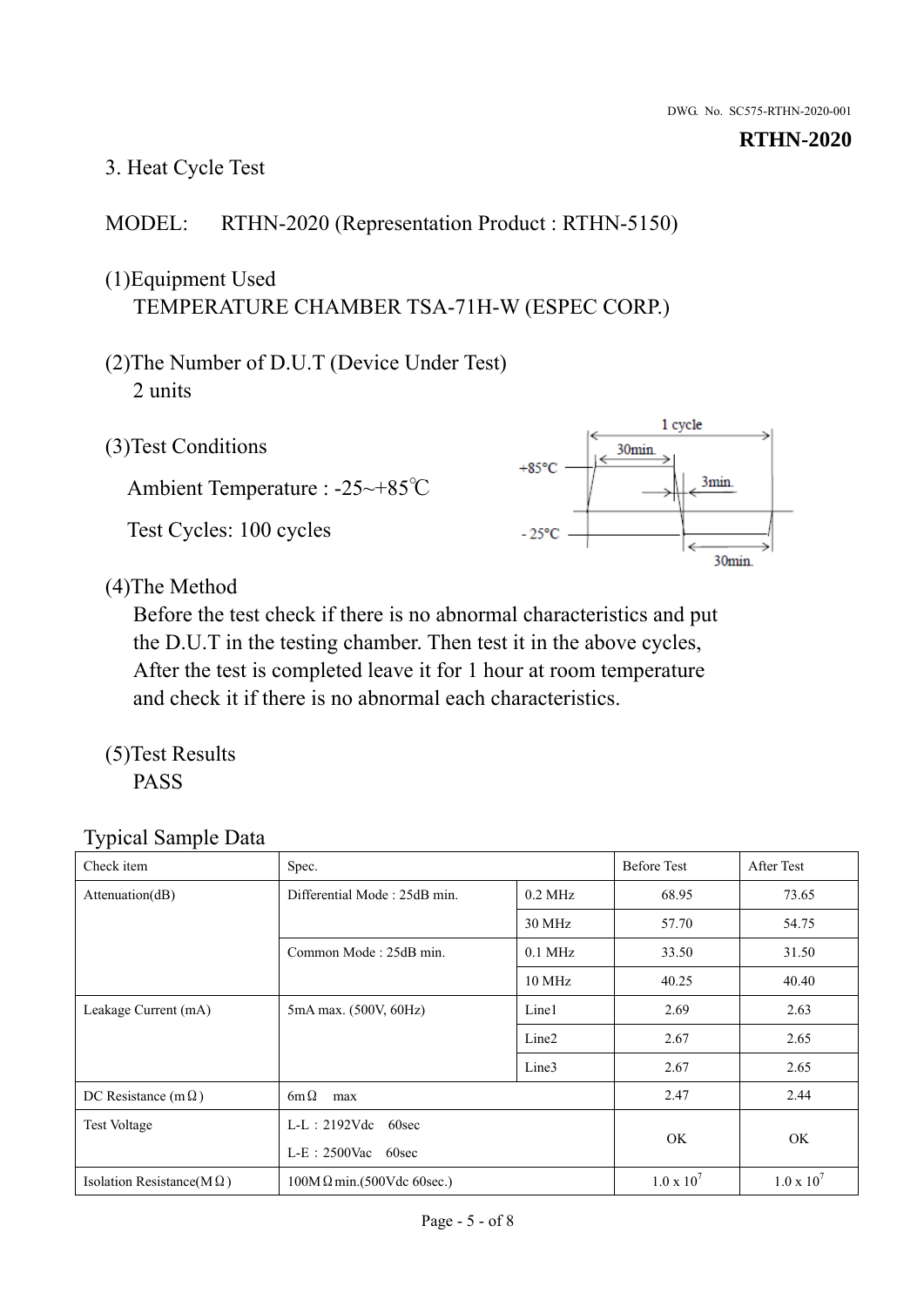#### 4. Humidity Test

### MODEL: RTHN-2020 (Representation Product : RTHN-5150)

# (1)Equipment Used TEMP. & HUMID. CHAMBER PR-4KT (ESPEC CORP.)

- (2)The Number of D.U.T (Device Under Test) 2 units
- (3)Test Conditions

Ambient Temperature : +40℃

Test Times: 500 hours Ambient Humidity: 90~95%RH No Dewdrop

#### (4)The Method

Before the test check if there is no abnormal characteristics and put the D.U.T in the testing chamber. Then test it in the above conditions. After the test is completed leave it for 1 hour at room temperature and check it if there is no abnormal each characteristics.

#### (5)Test Results PASS

| Check item                        | Spec.                            |                        |                   | <b>After Test</b> |
|-----------------------------------|----------------------------------|------------------------|-------------------|-------------------|
| Attenuation(dB)                   | Differential Mode: 25dB min.     | $0.2$ MHz              | 71.45             | 74.75             |
|                                   |                                  | 30 MHz                 | 54.85             | 49.00             |
|                                   | Common Mode: 25dB min.           | $0.1$ MHz              | 33.40             | 33.50             |
|                                   |                                  | $10$ MHz               | 39.15             | 39.90             |
| Leakage Current (mA)              | 5mA max. (500V, 60Hz)            | Line1                  | 2.71              | 2.66              |
|                                   |                                  | Line <sub>2</sub>      | 2.70              | 2.66              |
|                                   |                                  | Line3                  | 2.69              | 2.66              |
| DC Resistance (m $\Omega$ )       | $6m\Omega$<br>max.               |                        |                   | 2.44              |
| <b>Test Voltage</b>               | $L-L: 2192Vdc$<br>60sec.         | $L-E$ : 2500Vac 60sec. |                   |                   |
|                                   |                                  |                        |                   | <b>OK</b>         |
| Isolation Resistance(M $\Omega$ ) | $100M\Omega$ min.(500Vdc 60sec.) |                        | $1.0 \times 10^7$ | $1.0 \times 10^7$ |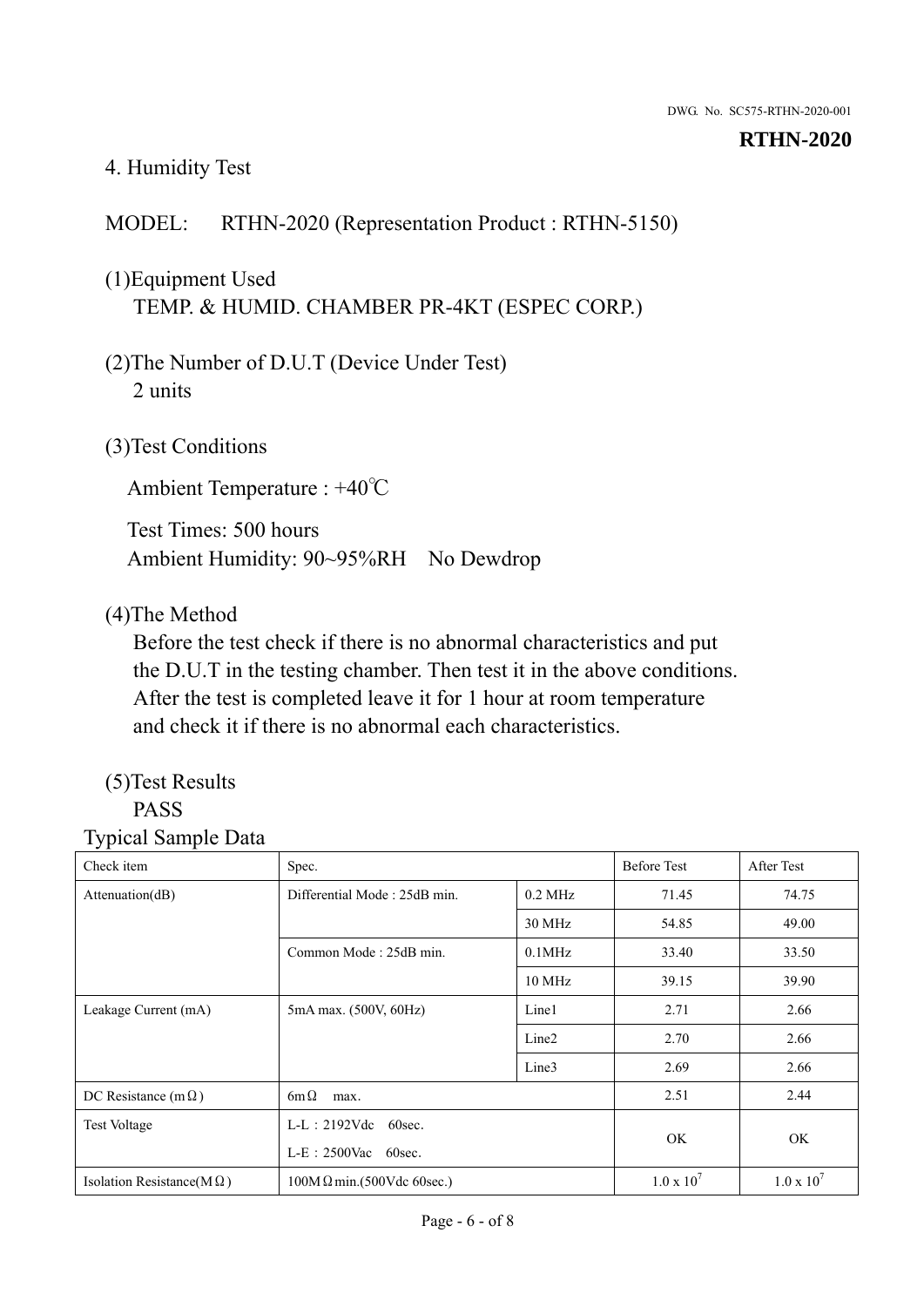#### 5. High Temperature Resistance Test

#### MODEL: RTHN-2020 (Representation Product : RTHN-5300)

# (1)Equipment Used TEMPERATURE CHAMBER PHH-300 (ESPEC CORP.)

- (2)The Number of D.U.T (Device Under Test) 2 units
- (3)Test Conditions

Ambient Temperature : +50℃

Test Times: 500 hours Operating: DC 300A

#### (4)The Method

Before the test check if there is no abnormal characteristics and put the D.U.T in the testing chamber. Then test it in the above conditions. After the test is completed leave it for 1 hour at room temperature and check it if there is no abnormal each characteristics.

#### (5)Test Results PASS

| Check item                        | Spec.                            |                   | <b>Before Test</b>  | After Test          |
|-----------------------------------|----------------------------------|-------------------|---------------------|---------------------|
| Attenuation(dB)                   | Differential Mode: 25dB min.     | $0.2$ MHz         | 75.80               | 78.15               |
|                                   |                                  | 30 MHz            | 34.25               | 38.60               |
|                                   | Common Mode: 25dB min.           | $0.5$ MHz         | 34.15               | 34.40               |
|                                   |                                  | 6 MHz             | 38.60               | 29.55               |
| Leakage Current (mA)              | 5mA max. (500V, 60Hz)            | Line1             | 2.72                | 2.65                |
|                                   |                                  | Line <sub>2</sub> | 2.72                | 2.66                |
|                                   |                                  | Line3             | 2.72                | 2.66                |
| DC Resistance (m $\Omega$ )       | $2m\Omega$<br>max.               |                   | 1.02                | 0.99                |
| <b>Test Voltage</b>               | $L-L: 2192Vdc$<br>60sec.         |                   |                     |                     |
|                                   | $L-E$ : 2500Vac 60sec.           |                   | OK                  | OK                  |
| Isolation Resistance(M $\Omega$ ) | $100M\Omega$ min.(500Vdc 60sec.) |                   | $1.0 \times 10^{7}$ | $1.0 \times 10^{7}$ |